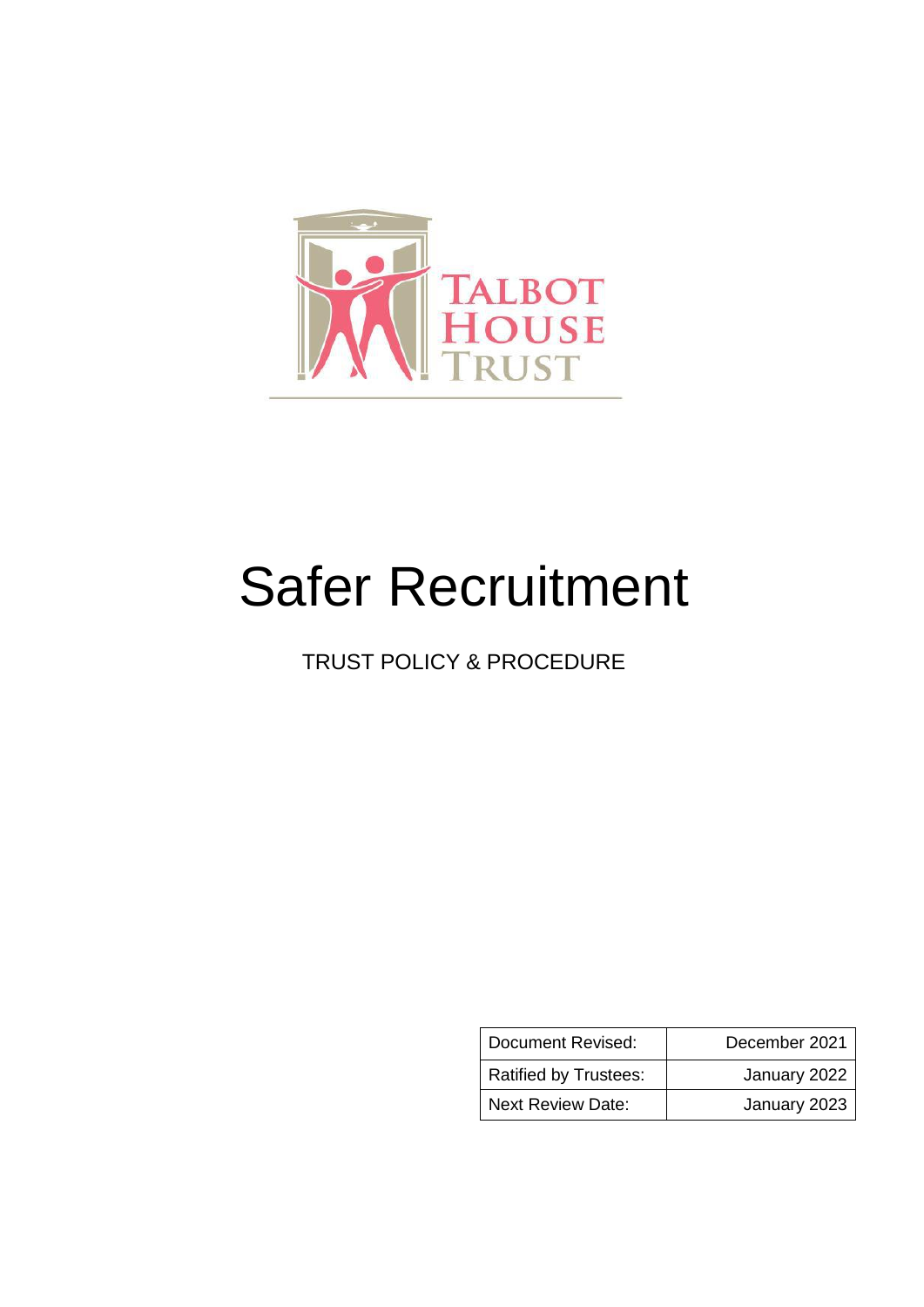

## **Content**

The following sections are included in this policy document:

Introduction

- 1. Recruitment and selection policy statement<br>2. Purpose
- **Purpose**
- 3. Aims and objectives
- 4. Principles
- 5. Pre-recruitment process
- 6. Conditional offer of appointment and pre-appointment checks
- 7. Probationary period
- 8. Post appointment induction
- 9. Retention and security of records
- 10. Training
- 11. Policy Review

Appendix 1

Policy statement on the recruitment of ex-offenders

Appendix 2 (a & b)

Flow Chart for DBS Cautions and Convictions

Page 1 of 21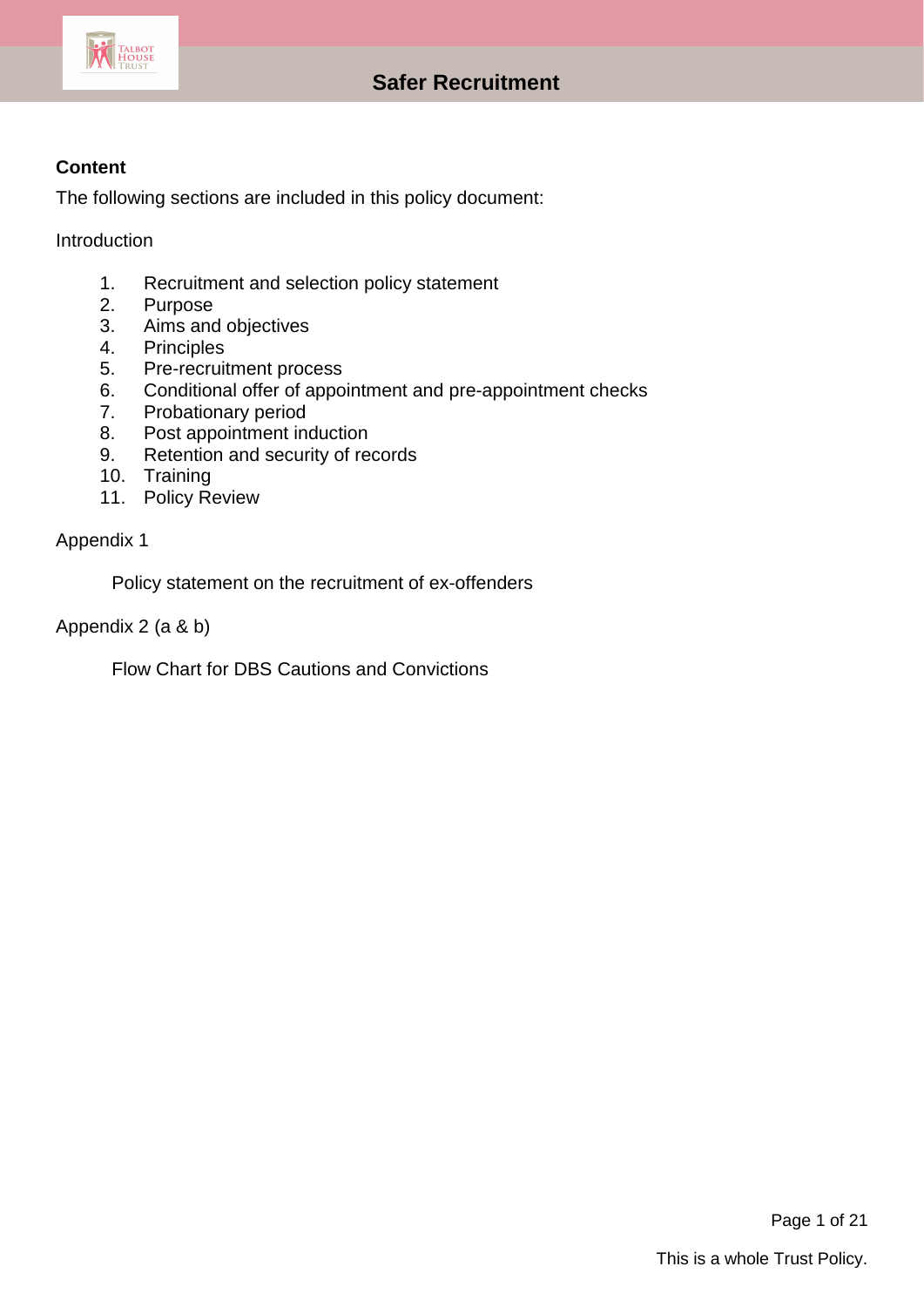

#### **Introduction**

Safe recruitment is central to the safeguarding of children. All organisations which employ staff or volunteers to work with children have a duty to safeguard and promote their welfare. This includes ensuring that the organisation adopts safe recruitment and selection procedures which prevent unsuitable persons from gaining access to children.

This Safer Recruitment policy has been produced in line with the Department for Education (DfE) Statutory Guidance 'Keeping Children Safe in Education'.

This policy aims to ensure both safe and fair recruitment and selection is conducted at all times. Safeguarding and promoting the welfare of The Trust's children are an integral factor in recruitment and selection and an essential part of creating safe environments for the children.

This policy applies to all applicants, interviewees and employees, including employees applying for an alternative role.

Talbot House Trust (North East) Limited ("the Trust") expects all employees to work within the Trusts rules and procedure. All employees have a responsibility to conduct themselves in an appropriate and professional manner in accordance with the Trust's Code of Conduct and values, and cooperate in the application of this procedure.

This policy and procedure does not form part of any employee's contract of employment and it may be amended at any time. The Trust may also vary this procedure, including any time limits, as appropriate in any case.

Page 2 of 21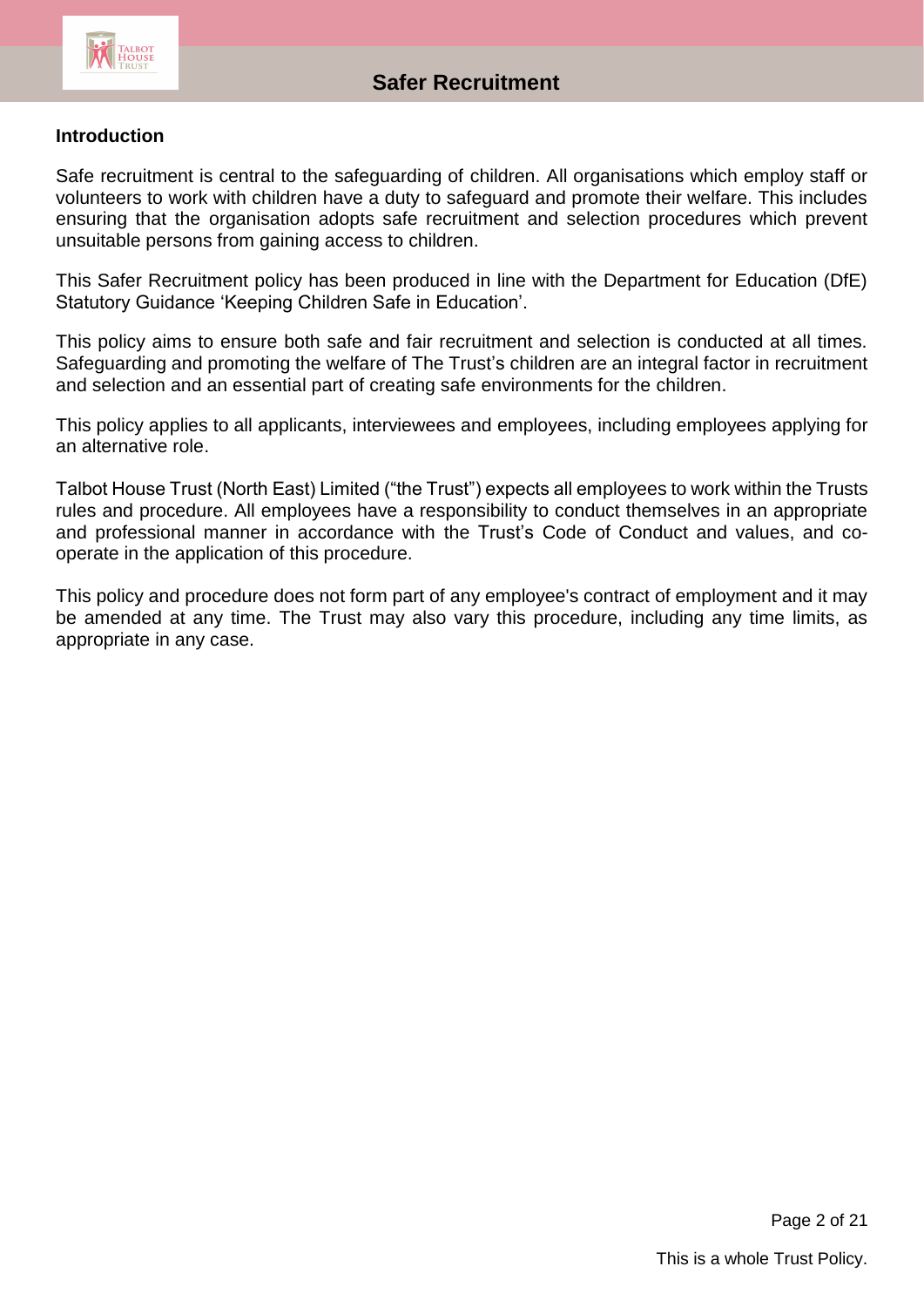

#### **1. Recruitment and Selection policy statement**

The Trust is committed to:

- ensuring the best possible environment for our children attending in our school and / or living within our children's residential care home. Safeguarding and promoting the welfare of the children is our highest priority.
- attracting, selecting and retaining employees who will successfully contribute to the aims of the Trust. Motivated and committed staff with appropriate knowledge, skills, experience and ability to do the job is essential to the Trust's success.

The Trust aims to recruit staff that share and understand our commitment and to ensure that no applicant is treated unfairly by reason of a protected characteristic as identified within the Equality Act 2010.

#### **2. Purpose**

To ensure the recruitment of staff is conducted in a fair, effective and economic manner.

To achieve this purpose those responsible for each stage of the recruitment process will deal honestly, efficiently and fairly with all internal and external applicants.

#### **3. Aims & Objectives**

To ensure that the safeguarding and welfare of the Trust's children takes place at each stage of the process and to ensure consistent and equitable approach to the appointment of all the Trust's staff.

#### **4. Principles**

The following principles are encompassed in this policy:

- All applicants will receive fair treatment;
- The job description and person specification are essential tools used throughout the process;
- Staff will be recruited on the basis of the knowledge, experience and skills needed for the job;
- Selection will be carried out by a panel of at least two, but preferably three, members;
- Selection will be based on a minimum of the following: a completed application form, shortlisting and an interview;
- Interviews will include two different personality sections designed both to relax the interviewee and to get an insight in to their personality;
- All posts will be advertised, however the Trust reserves the right to advertise internally first and / or internally and externally at the same time;
- The Disability Discrimination Act requires that reasonable adjustment is made to the recruitment process if an applicant makes the Trust aware that they have a disability. This applies to the whole recruitment process from advertisement to appointment.
- During any pandemic the Trust reserves the right to the adapt the above procedures, however, will ensure, in so far as is reasonability practicable, to continue to follow the full process despite any adaptions made (for example conducting interviews online rather than in person).

Page 3 of 21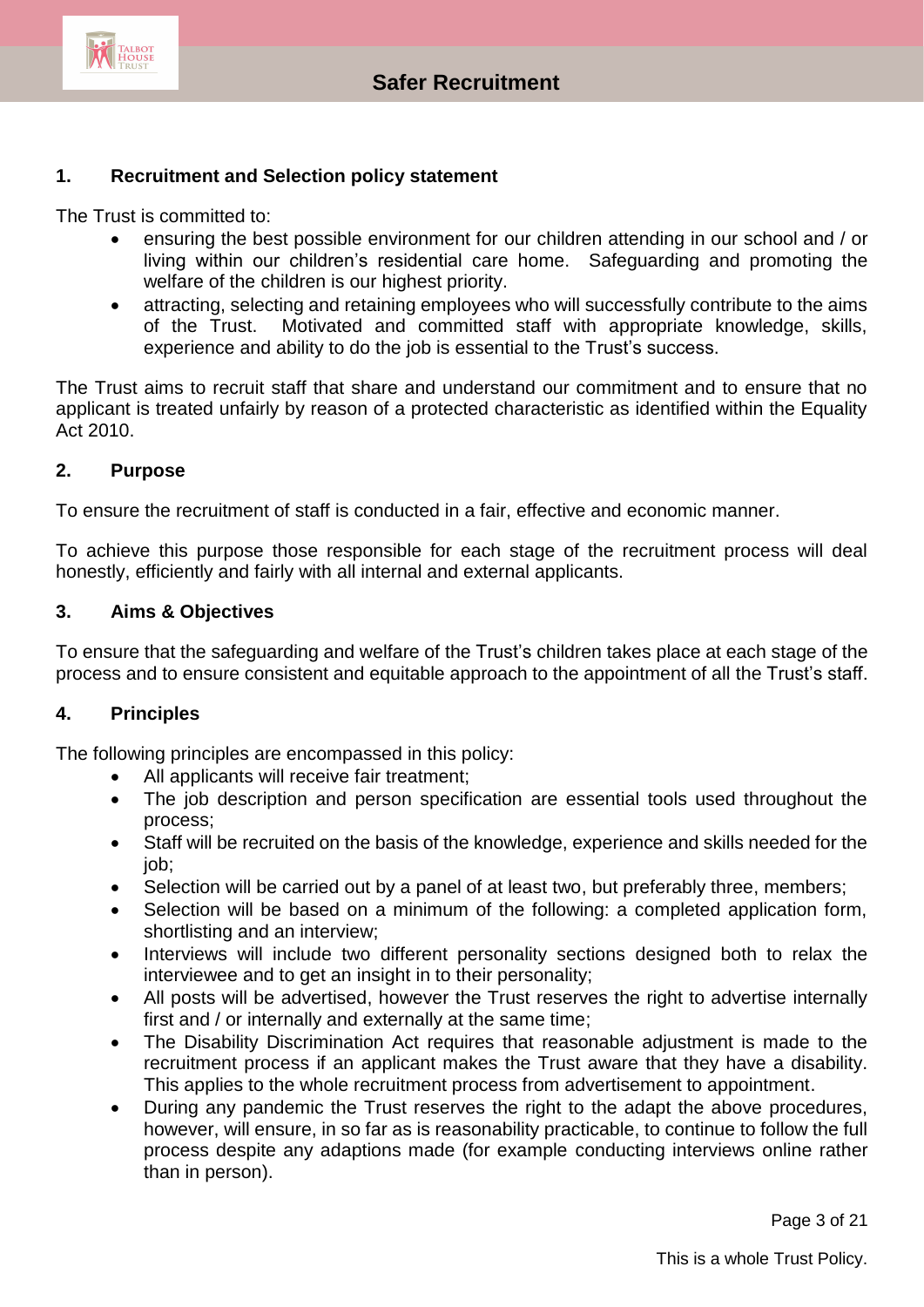

#### **5. Pre-recruitment Process**

#### 5.1 Advertising

The advertisement will include a statement about the Trust's commitment to safeguarding and promoting the welfare of children and reference to the need for the successful applicant to undertake an enhanced Disclosure and Barring Service or DBS Update Service check. For Teaching roles this will also include a Teacher Status Check.

#### 5.2 Job Description & Person Specification

An accurate job description is required for all posts, which includes the following:

- The main duties of the post;
- The extent of contact / responsibility for children.

A person specification, which is a profile of the necessary requirements for the post, is also required, which includes the following:

- The essential and desirable qualifications and experience;
- Other requirements needed to perform the role in relation to working with children;
- The competencies and qualities that the successful candidate should be able to demonstrate.

#### 5.3 Information Packs

All information given / made available to applicants should highlight the importance of the rigorous selection processes and the duty to safeguard and promote the welfare of children. It should be clear that proof of identity will be required, as well as a **[Disclosure and Barring Service](http://trixresources.proceduresonline.com/nat_key/keywords/dis_barring_service.html)** check.

Each applicant should be issued / have access to / be directed to the following:

- The application form (to include explanatory notes about completing the form;
- The job description and person specification;
- Relevant information about the organisation;
- The Safer Recruitment Policy;
- A Safer Recruitment Form;
- A Diversity & Monitoring Form.

#### 5.4 Application Form

Applicants must complete an application form; this is to obtain a common set of core data. The Trust will not accept a curriculum vitae (CV) in place of an application form. This is because CVs may only contain the information that the applicant wishes to present and may omit relevant details.

The application form and information contained within other recruitment documents listed above refer to the Trust's commitment to safeguarding. The Trust will make applicants aware that all posts involve some degree of responsibility for safeguarding children, although the extent of that responsibility will vary according to the nature of the post.

Application Forms include:

 Identifying details of the applicant including current and former names, current address and National Insurance Number;

Page 4 of 21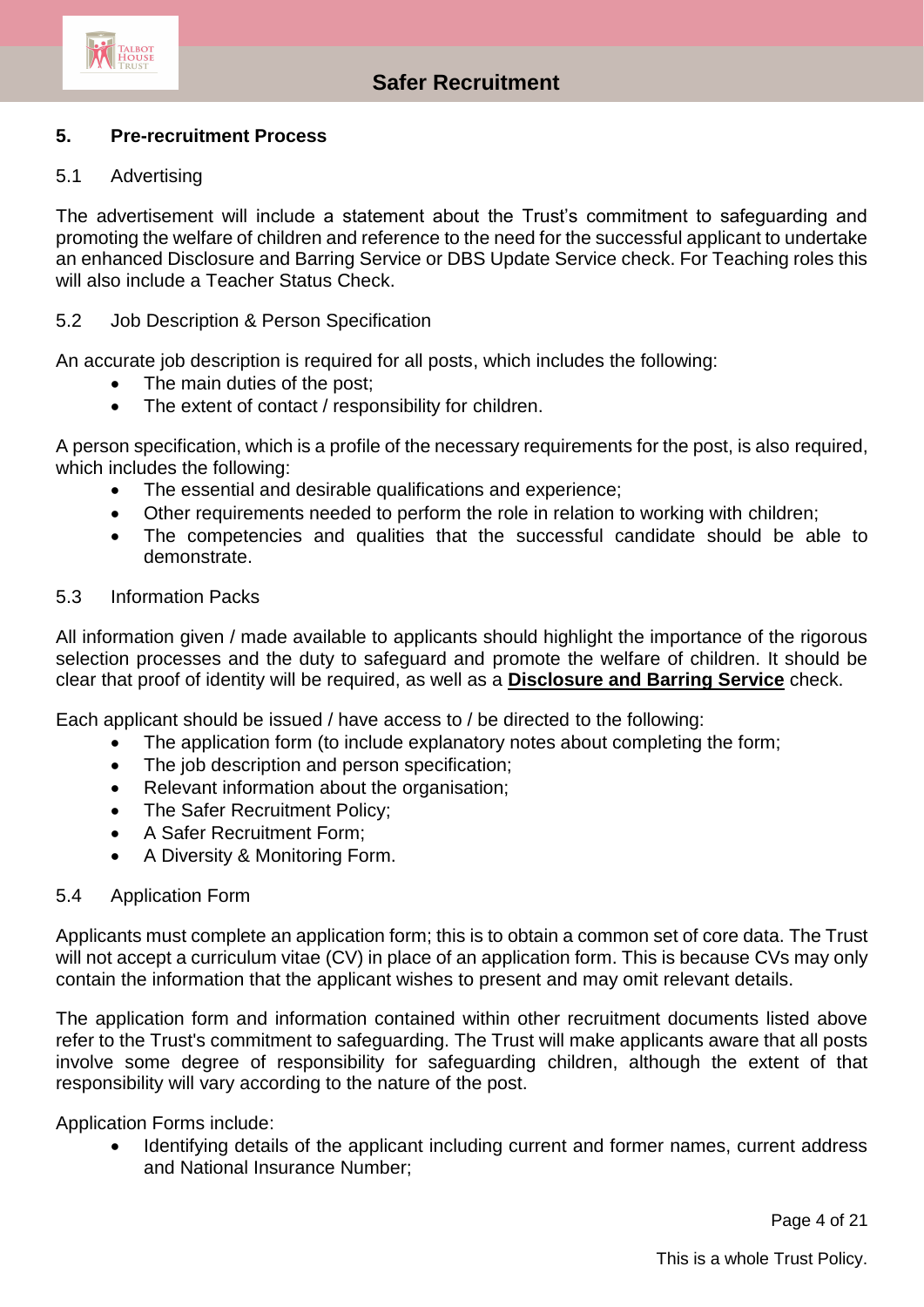

- A full history in chronological order since leaving secondary education, including periods of any post-secondary education/training and part-time and voluntary work as well as full time employment, with start dates, explanations for periods not in employment (or education/training) and reasons for leaving employment;
- A history of any academic and / or vocational qualifications with details of grade achieved, awarding body and date of award;
- A section to details referees contact information. See section 5.5 for further details of referees / references.
- A section for the applicant to write a detailed statement of the skills and abilities, and competencies / experience that the applicant believes are relevant to their suitability for the post and how they meet the essential and desirable criteria of the person specification;
- A statement explaining that the post is exempt from the Rehabilitation of Offenders Act 1974;
- An area requesting any previous including spent convictions, cautions, reprimands, warnings or bind-overs is included in the Safer Recruitment Form which must be submitted at time of application;
- To comply with the Equality Act 2010, the date of birth is no longer included on the main application form, but added to a diversity monitoring form, which can be retained by HR and not made available to those involved in the short-listing process;

The Trust is aware that some online platforms only allow an applicant to submit their CV, it is always specified in the advert and so applicants who do not apply as per the advert are not guaranteed contact, however, the Trust will endeavour to contact the applicant to further request an application is completed.

If an applicant required additional help to complete an application form the Trust reserves the right to invite them to attend a meeting to help them complete an application form.

As the position for which applicants are applying involves substantial opportunity for access to children, it is important that applicants provide the Trust with legally accurate answers. Upfront disclosure of a criminal record may not debar an applicant from appointment as the Trust shall consider the nature of the offence, how long ago and at what age it was committed and any other relevant factors.

Any unspent convictions, cautions, reprimands or warnings must be disclosed to the Trust. Amendments to the Exceptions Order 1975 (2013) provide that certain spent convictions and cautions are 'protected' and are not subject to disclosure to employers, and cannot be taken into account. Guidance and criteria on the filtering of these cautions and convictions can be found on the Disclosure and Barring Service website.

Successful applicants will be required to complete an online Disclosure from the Disclosure and Barring Service (DBS) for the position, this is paid for by the Trust. Additionally, successful applicants should be aware that they are required to notify the Trust immediately if there are any reasons why they should not be working with children. Following receipt of the DBS the applicant must subscribe to the DBS Update Service which is renewed each year and paid for by the Trust during continued employment.

Page 5 of 21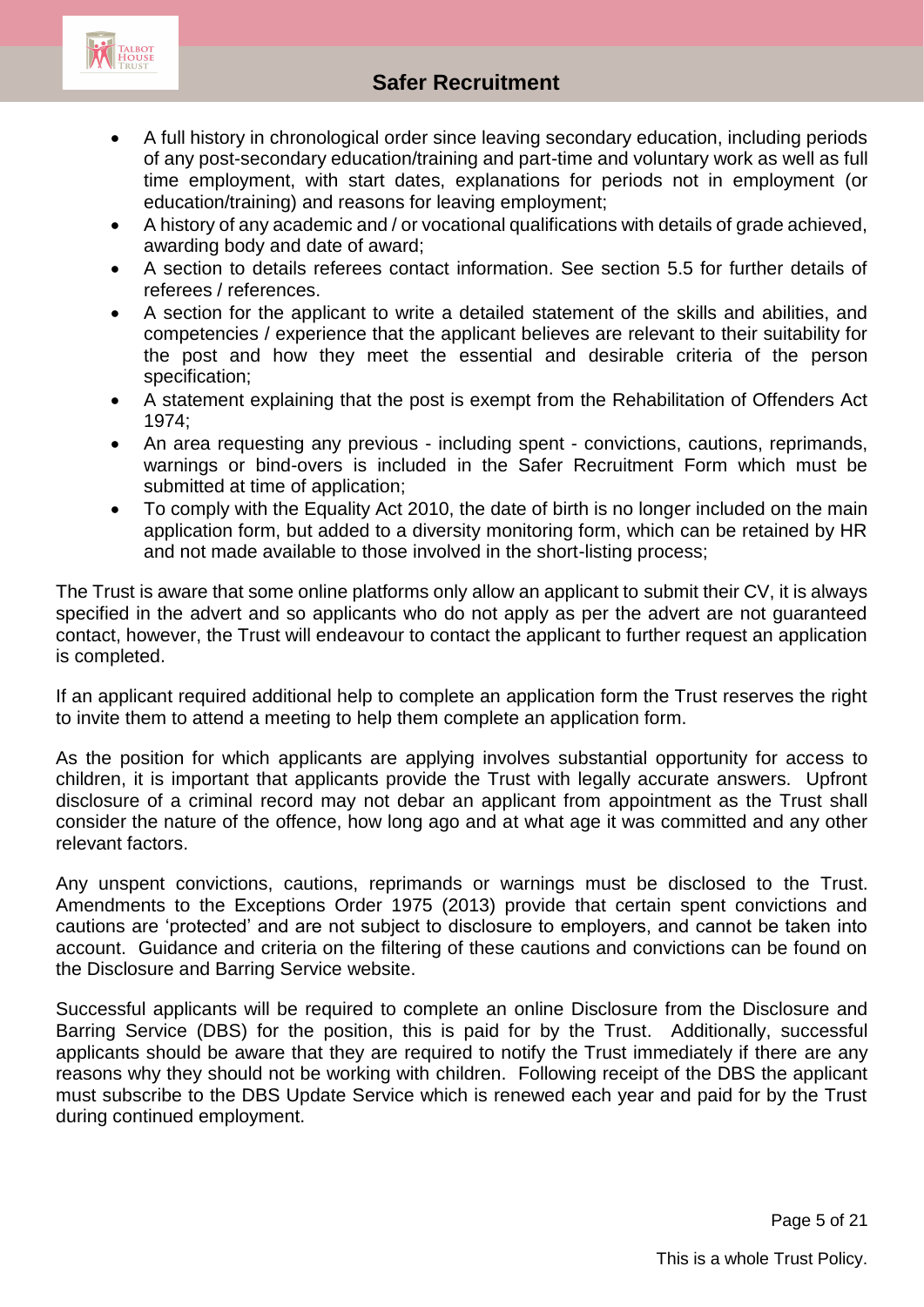

All applicants should be aware that provision of false information is an offence and could result in the application being rejected or summary dismissal by the Trust of they have been appointed, and a possible referral to the police and/or DBS.

#### 5.5 References

Although there is no obligation for employers to provide references, the Trust aims to provide references on request, wherever possible.

The purpose of references is to obtain factual information, in confidence, from a third party to provide a factual check on a candidate's employment history, qualifications, experience etc. in relation to the post for which they have applied. This is to support either the selection process or appointment decisions.

The information sought usually includes length of employment, job title, brief details of responsibilities, reasons for leaving etc. References may also be used to check factual evidence such as time keeping, sickness absence record, general performance and development.

The purpose of references is to obtain objective and factual information.

Referees will be asked to complete the Trust's reference request pro-forma.

Details of referees are required to be completed in full on the application form. One referee should be the applicant's current or most recent employer, to include details of their direct line manager (Head Teacher for teaching and direct school support staff). The Trust will not accept references from previous / current colleagues.

A second reference may be academic, however, the Trust reserves the right to contact any previous company, educational establishment and / or any other institution listed on the application form to obtain a reference.

By completing an application form the applicant gives permission to the Trust to obtain references from the point of receipt onwards;

A minimum of two referees will be sought for each applicant who is short listed / each new employee;

Where an applicant is not currently working with children, but has done so in the past, an additional reference is also obtained from that organisation in addition to the current or most recent employer;

Where an applicant is applying to work within our children's residential home the Trust must do everything we can to confirm reason for leaving all previous posts which involved working with children. Therefore, additional references must be sought and so applicants are required to complete all additional details where this is applicable.

The Trust will verify all electronic references by phone call as minimum.

References should not be accepted from relatives or friends.

If the applicant does not wish the Trust to take up references in advance of the interview, they should indicate this on the application form. Where a reference has not been obtained on the preferred

Page 6 of 21

This is a whole Trust Policy.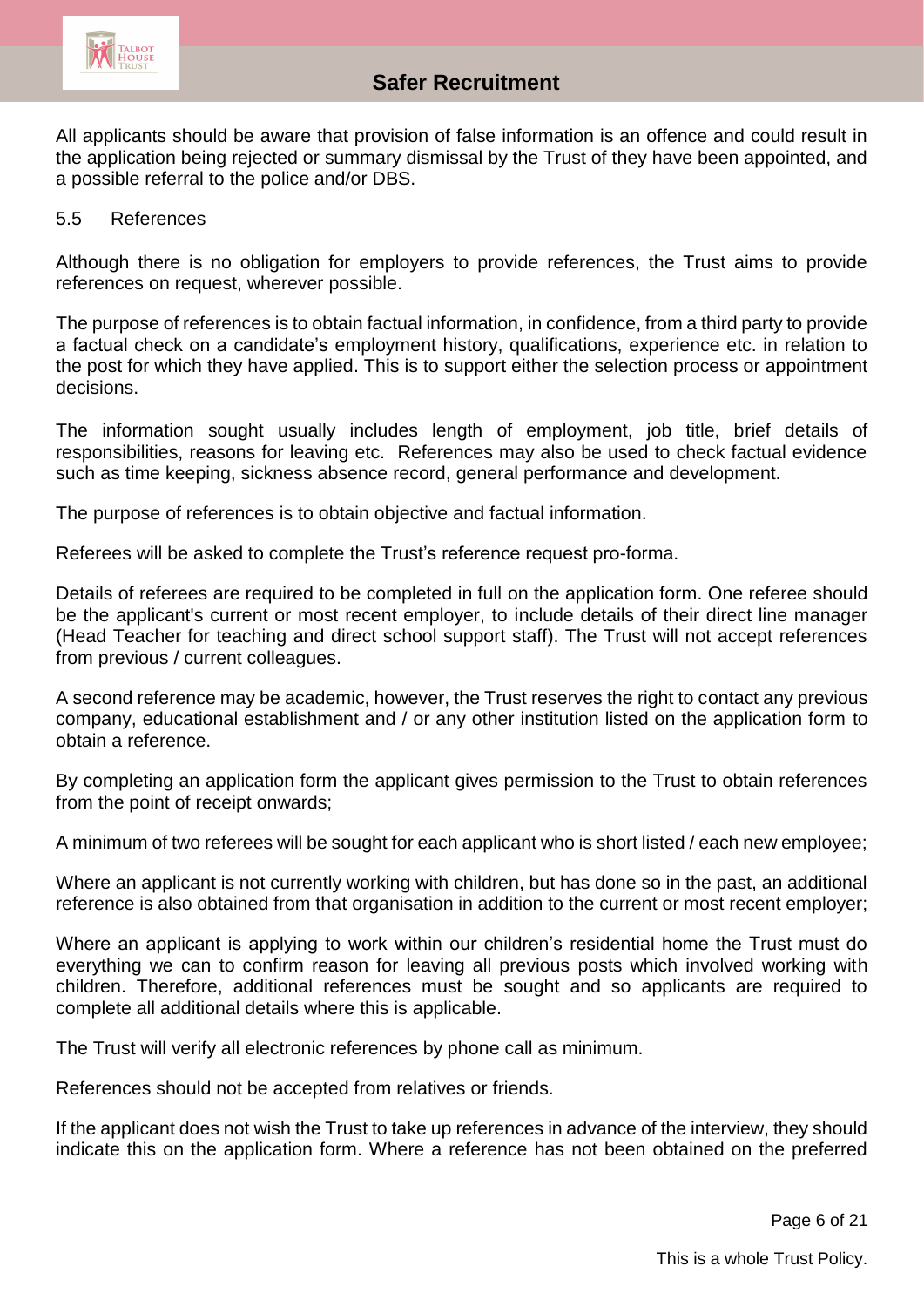

candidate before the interview, once received it should be scrutinised and any concerns resolved satisfactorily before the applicant's appointment is confirmed;

All referees will be provided with a copy of the job description and person specification and will be asked, amongst other things, to confirm the following:

- The referee's relationship with the candidate, e.g. did they have a working relationship and how long has the referee known the candidate (start and end dates);
- Confirmation of the applicants current / previous job title and final salary;
- Whether they believe that the applicant is suitable for the job for which they have applied;
- Whether they have any reason to believe that the applicant is unsuitable to work with children;
- The applicant's date of employment, salary, job title/duties, reason for leaving, performance and disciplinary record;
- Whether the applicant has ever been the subject of disciplinary procedures involving issues related to the safety and welfare of children (including any in which the disciplinary sanction has expired;
- Whether any allegations or concerns have been raised about the applicant that relate to the safety and welfare of children or their behaviour towards children;
- Whether the referee is satisfied that the candidate is suitable to work with children/Adults at Risk. If not, for details of the referee's concerns and the reason why the person might be unsuitable.

References may be sought at any point from receipt of application form, and wherever possible, prior to an interview being held. The Trust reserves the right to seek references following interview stage pending the number of interviews. By applying for the role applicants given permission for references to be sought.

## 5.6 On receipt of references:

Each reference will be checked to ensure all questions have been answered and that answers are deemed satisfactory by the Trust;

Any information about past disciplinary action or allegations will be considered in the circumstances of the individual case. Cases in which an issue was satisfactorily resolved some time ago or an allegation determined to be unfounded or did not require formal disciplinary sanctions, and in which no further issues have been raised, are less likely to cause concern than more serious or recent concerns, or issues that were not resolved satisfactorily. A history of repeated concerns or allegations over time should give cause for concern.

Offers are employment are subject to satisfactory references (the references must be deemed satisfactory by the Trust, not the applicant). If any references sought, including any additional references, are returned and are deemed to be unsatisfactory by the Trust an offer of employment may be withdrawn at that time.

References may not always be shared, please refer to the Trust's **Data Protection Policy** for more details.

Page 7 of 21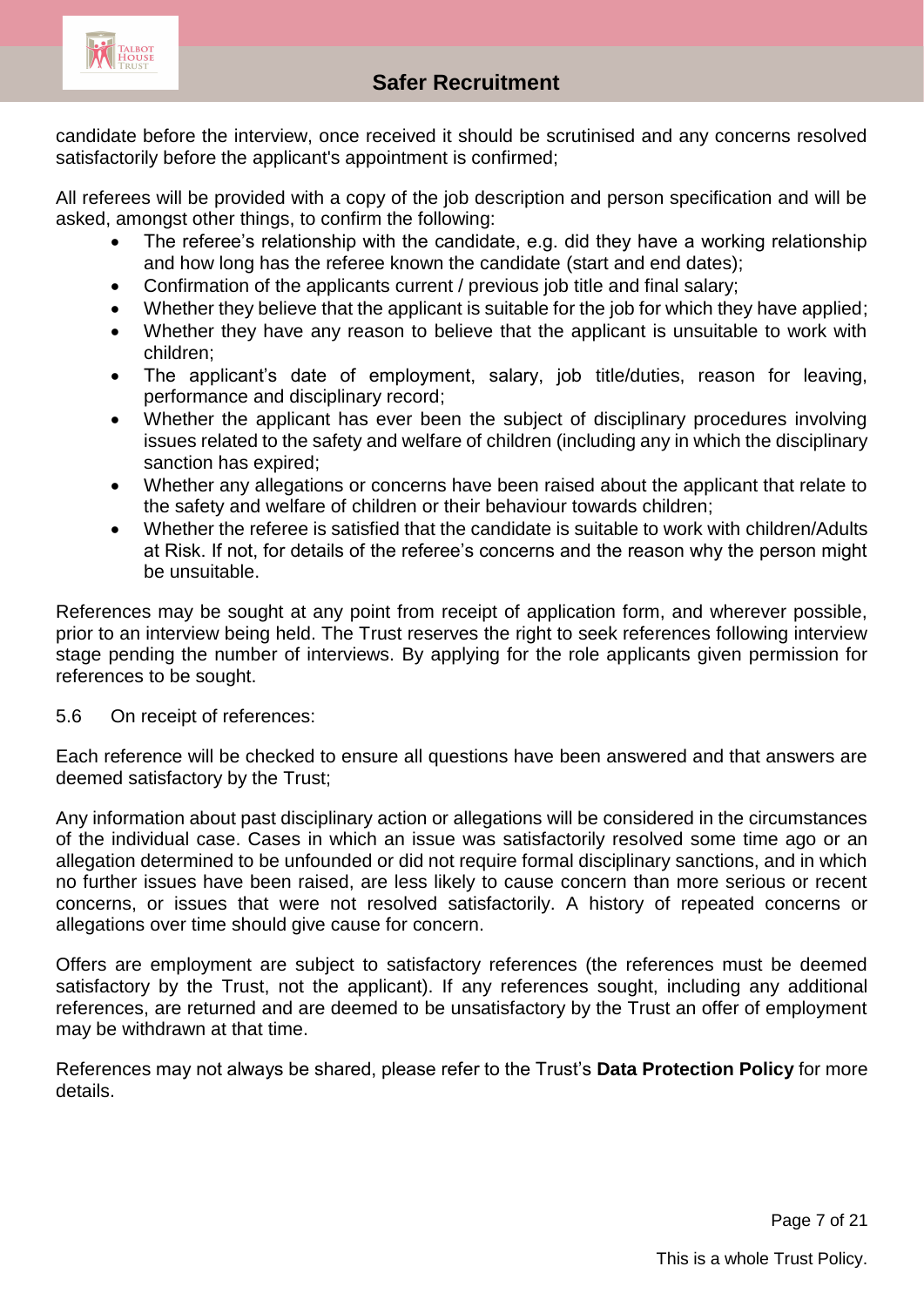

#### 5.7 Short Listing

The same selection panel should short list and interview the applicant. At least one member of the panel should have undertaken safer recruitment training. Shortlisting will usually be completed group during a meeting of the panel.

The Trust will shortlist applicants according to the relevance and suitability of their professional attributes and personal qualities to the role. Short-listed applicants will then be invited to attend a formal interview at which their relevant skills and experience will be discussed in more details.

All application forms should be scrutinised to ensure:

- They are fully and properly completed;
- The information is consistent and does not contain any discrepancies;
- Gaps in employment/training or a history of repeated changes of employment are identified.

Incomplete applications should not be accepted.

Any anomalies, discrepancies or gaps in employment and the reasons for this should be noted, so that they can be taken up as part of the consideration of whether to short list the applicant, as well as a history of repeated changes of employment without any clear career or salary progression or a mid-career move from a permanent to temporary post.

All candidates should be assessed equally against the criteria contained in the person specification.

5.8 Interviews

All formal interviews will have a panel of at least two people. One person will be appointed as chair of the panel; this is usually the most senior member of the panel. At least one person on the appointment panel will have undertaken safer recruitment training.

Prior to the interview the panel will meet to agree the assessment criteria and to prepare a list of questions they will ask all applicants relating to the requirements of the post. The panel will also identity any issues they wish to explore with each applicant based on the information provided in their application form, safer recruitment form and within their references.

The interview will assess the merits of each applicant against the job requirements and explore their suitability to work with children. No job offer will be made without a face-to-face interview. During any pandemic the Trust reserves the right to the adapt the above procedures, however, it will ensure, in so far as is reasonability practicable, to continue to follow the full process despite any adaptions made (for example the need to hold interviews online may prevent face-to-face in person).

Interviews will usually be a two-stage process with a first interview for those successfully short listed and second interview for those who are successful following their first interview.

During the interview process, open ended questions will be used to explore the applicant's suitability for the post. Questions will also be asked about the applicant's attitude towards child protection / safeguarding requesting examples of incidents from the applicant's history rather than hypothetical incidents.

The interview panel will apply the same procedures to all applicants.

Page 8 of 21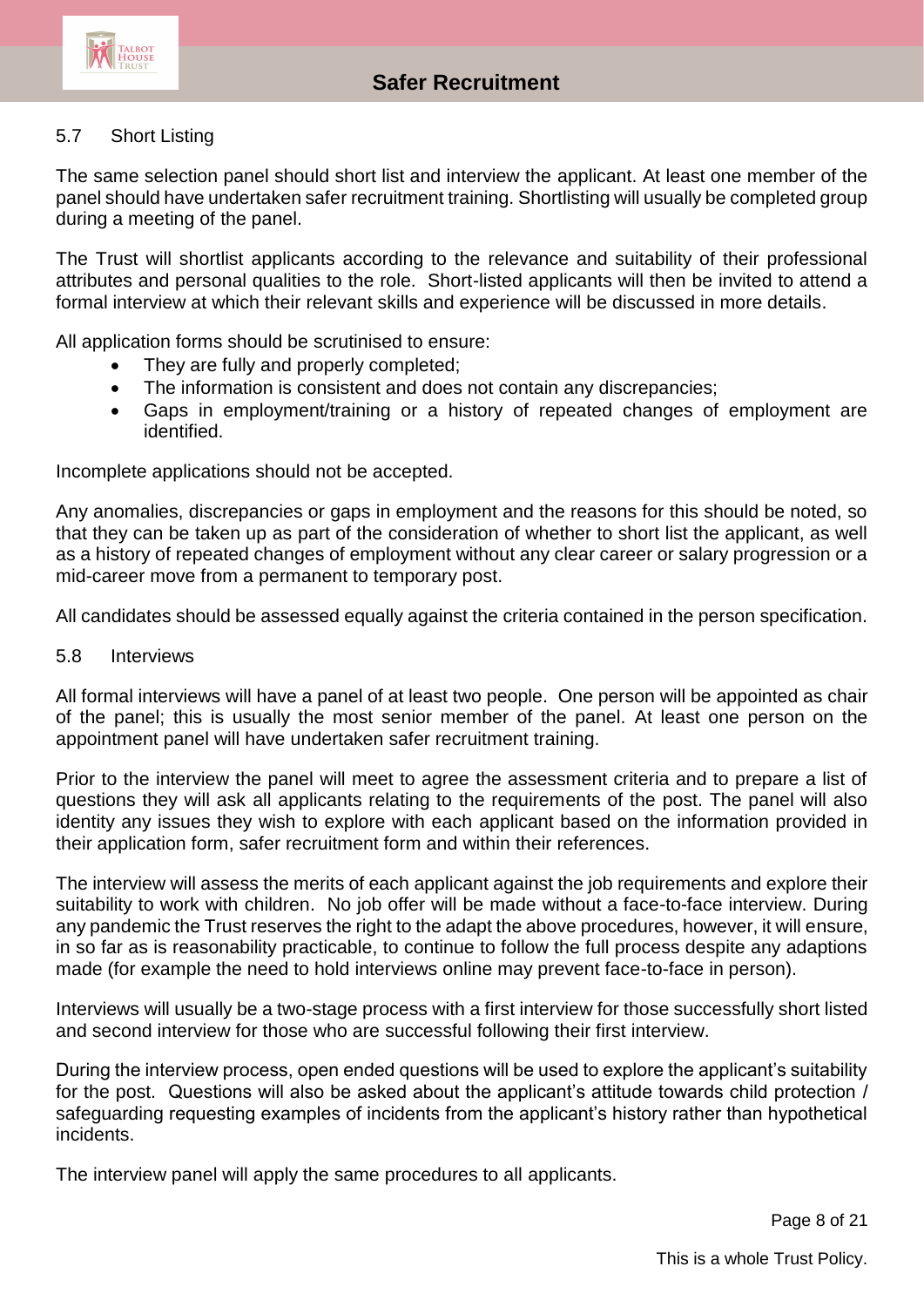

All applicants should bring with them documentary evidence of their right to work in the UK and their identity. Evidence should be as prescribed by UK Visas and Immigration and the Disclosure and Barring Service, and can include a current passport or driving licence including a photograph, or, alternatively, a full birth certificate along with proof of national insurance number. All applicants must also bring with them a document such as a utility bill or financial statement that shows the candidate's current name and address (please note that these latter two are time-limited and must be no more than 3 months old). If appropriate change of name documentation must be evidenced. Please note that originals of the above are required. Photocopies or certified copies are not sufficient. Some form of photographic ID must be seen at first interview stage. Photocopies may not be taken at this stage.

Applicants should bring documents confirming any educational and professional qualification(s). If this is not possible, written confirmation must be obtained from the awarding body. Also documentation of registration with appropriate professional body. Photocopies may not be taken at this stage.

A copy of the documents used to verify the successful candidate's identity and qualifications must be kept for the personnel file if successful following interview and the role is offered and accepted. The successful applicant is required to submit the same documentation usually within 5 days following an offer of employment, where upon copies will be taken and retained on file to complete pre-employment checks and online enhanced DBS submission.

Applicants with disabilities who are invited to interview are invited to inform the Trust of any necessary reasonable adjustments or arrangements to assist them in attending the interview. The Trust will endeavour to make any such reasonable adjustments to accommodate an interviewees requests.

Notes of the applicant's interview answers should be collated by chair of the panel and stored by HR in accordance with data protection requirements.

#### 5.9 The interview panel

A minimum of two people will make up the interview panel. At least one being safer recruitment trained, however, who sits on the panel will differ pending the role, as follows:

- CEO will usually be present at all interviews involving management level roles, school direct staff, residential staff, administration staff and appointment of Trustees and Governors;
- The Head of Development / Deputy CEO, will provide cover in the absence of the CEO and will also usually be present at all interviews involving, management level roles, administration staff, maintenance staff, kitchen and domestic staff and the appointments of Trustees and Governors;
- The Head Teacher will usually be present at all interviews involving direct school staff and the appointment of Trustees and Governors;
- The Registered Manager will usually be present at all interviews involving residential staff;
- The Assistant Head of Primary will usually be present at all interviews involving direct Primary school staff;
- At least one Trustee will be invited to attend interviews for management level roles as well as teaching roles or other senior school roles;
- A member of the HR Department will be present at all interviews.

Page 9 of 21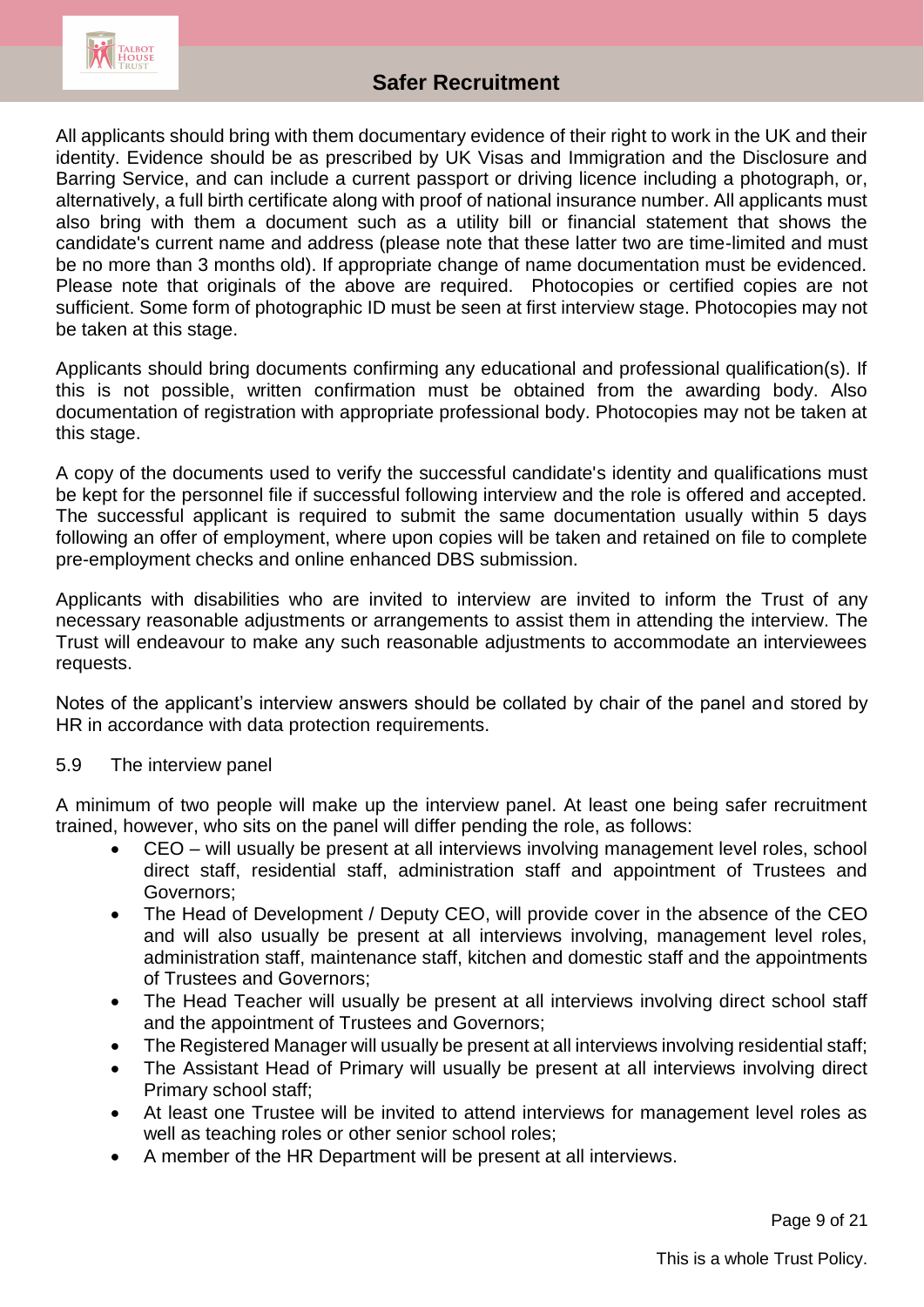

# **Allegations Safer Recruitment**

#### 5.10 Scope of the Interview

In addition to assessing and evaluating the applicant's suitability for the particular post the interview panel will also explore:

- The applicant's attitude towards children;
- The applicant's ability to support the Trust's agenda for safeguarding and promoting the welfare of children;
- Gaps in the applicant's employment history;
- Concerns or discrepancies arising from the information provided by the applicants and / or a referee;
- If the applicant wishes to declare anything in light of the requirement for an enhanced DBS check;
- If there is an occasion when references cannot be obtained before the interview, applicants will be asked at interview if there is anything they wish to declare/disclose in light of the questions that will be put to their referees;
- The applicant's motivation to work with children;
- Ability to form and maintain appropriate relationships and personal boundaries;
- Emotional resilience in working with challenging behaviours;
- Attitudes to use of authority:
- Notes made by members of the interview panel will be retained, and in the case of the successful applicant will form part of their employment records. The notes and other documentation for unsuccessful applicants will be shredded no later than six months after the date of interview.

#### 5.11 Participation of Children

Children can make a valuable contribution to the recruitment process and their participation should be considered for key strategic and managerial posts as well as posts where staff will have a high level of responsibility for children's day to day care e.g. teaching posts, direct school staff and residential staff.

The following considerations should be taken into account in planning children's involvement:

- Clarification of the role children will take in the process, how their views will be taken into account in selection and what weighting these will be given;
- Preparation and / or training;
- Process for debriefing / feedback.

#### 5.12 Safeguarding (Warner) Interviews

For posts requiring the post holder to work with highly vulnerable children, e.g. Looked After children, children with disabilities, or posts where staff will have sole care of responsibility for a child/group of children, e.g. staff taking children on residential trips, consideration should be given to the need for an additional safeguarding (Warner) interview. Such interviews were a recommendation of The Report of the Committee of Inquiry into Selection, Development and Management of Staff in Children's Homes (Warner, 1992). The aim is to address areas that are more difficult to assess in the formal interview setting.

As set out in regulations 31-33 of Chapter 4 of the Children's Homes Regulations and Quality Standards, the registered person must ensure that recruitment of staff safeguards children and

Page 10 of 21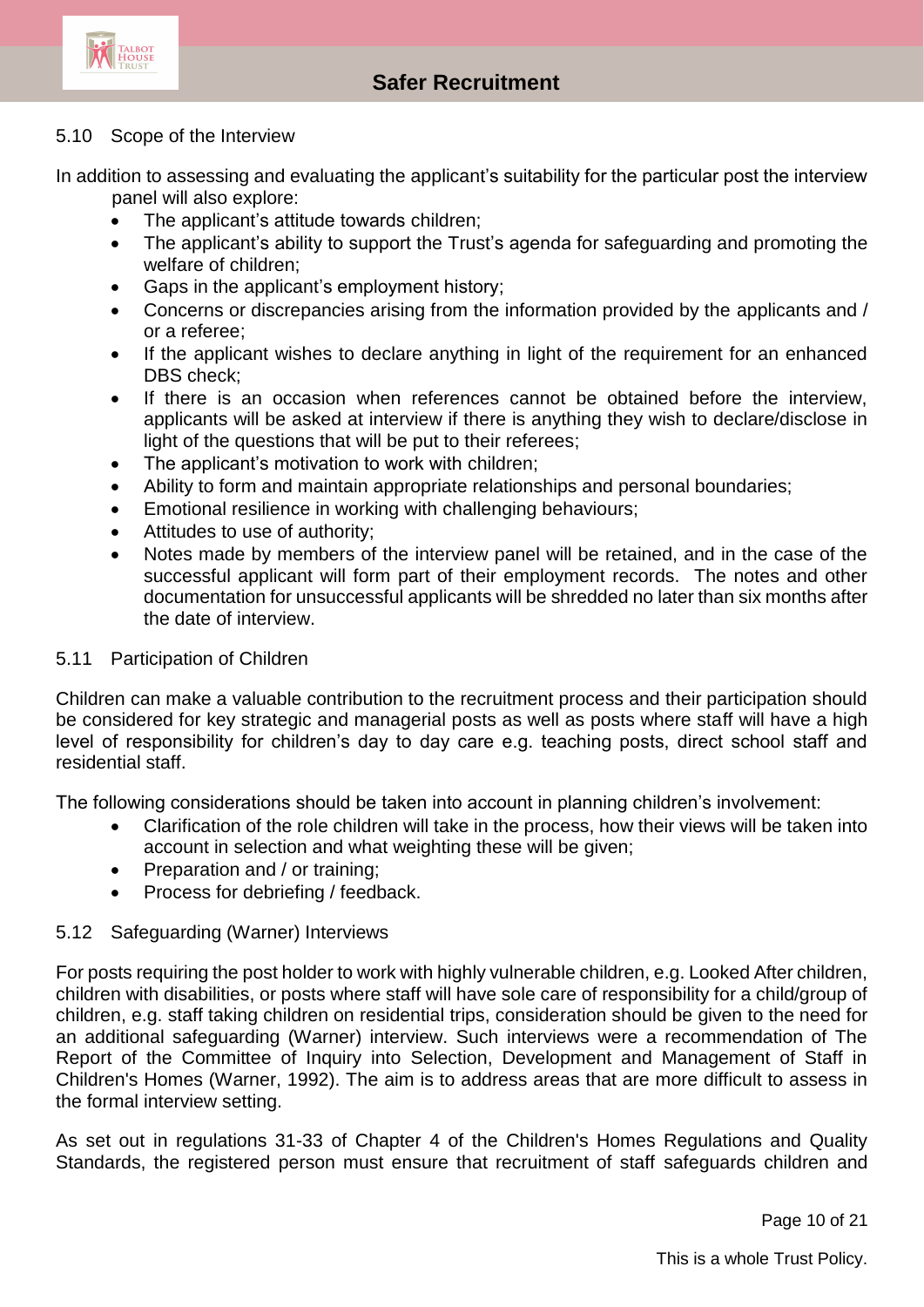

# **Allegations Safer Recruitment**

minimises potential risk to them. The Bichard Report recommended the assessment of personal qualities during the selection process. Training is essential for staff prior to undertaking these interviews.

Areas of assessment include:

- Motivation:
- Integrity and values;
- Authority;
- Accountability;
- Ethical standards:
- Emotional resilience;
- Team work.

Elements include:

- Identification of support for candidate if necessary;
- Careful recording to evidence findings;
- Feedback to candidate.

#### **6. Conditional Offer of Appointment and Pre-appointment Checks**

- 6.1 Any offer to a successful applicant will be conditional upon:
	- Receipt of at least two satisfactory references (if these have not already been received);
	- Verification of identity and right to work in the UK;
	- Verification of current address:
	- Verification of National Insurance Number;
	- Verification of qualifications;
	- A satisfactory enhanced DBS check, deemed appropriate by the Trust, (unless the **[Disclosure and Barring Service Update Service](http://trixresources.proceduresonline.com/nat_key/keywords/dislosure_barring_update_service.html)** applies) and if appropriate, a check of the Barred List maintained by the DBS;
	- A Teacher Status Check. For an applicant to be employed as a Teacher, a check that the applicant is not subject to a prohibition order issued by the Secretary of State. Teaching work is defined in the Teachers' Disciplinary (England) Regulations 2012 to encompass:
		- Planning and preparing lessons and courses for children;
		- Delivering and preparing lessons to children;
		- Assessing the development, progress and attainment of children;
		- Reporting on the development, progress and attainment of children.
	- Verification of professional qualifications, where appropriate;
	- Verification of successful completion of statutory induction period (for teaching posts applies to those who obtained QTS after  $7<sup>th</sup>$  May 1999);
	- Where the successful applicant has worked or been resident overseas such checks and confirmations as the Trust may consider appropriate so that any relevant events that occurred outside the UK can be considered;
	- Satisfactory medical fitness (health questionnaire to be completed);
	- Confirmation from you that you are not disqualified from providing childcare under the Childcare (Disqualification) Regulations 2009 or receipt of a signed Staff Suitability Declaration form showing that you are not disqualified from providing childcare under the Childcare (Disqualification) Regulations 2009;

Page 11 of 21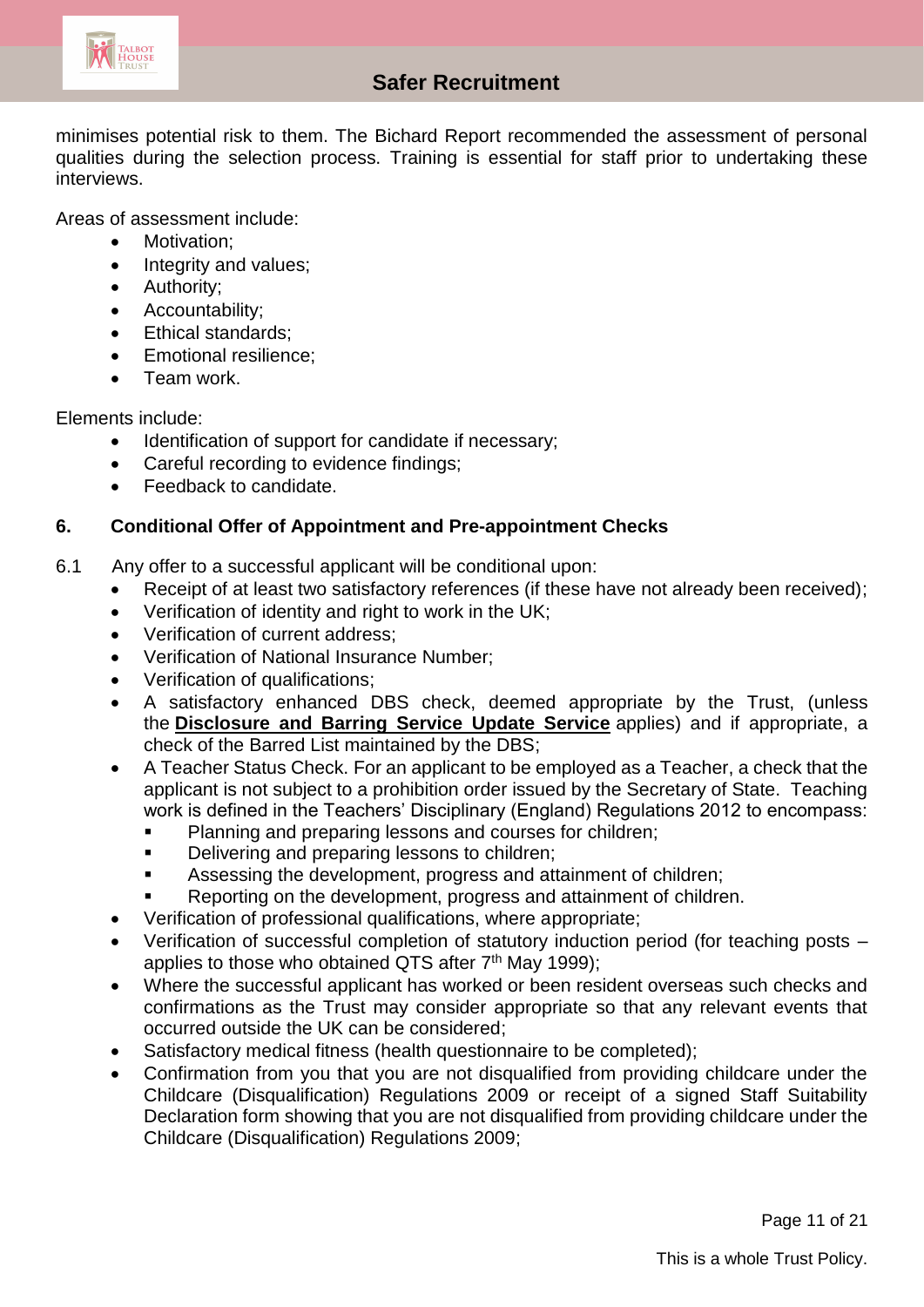

- Where the successful applicant will be taking part in the management of the Trust, a check will be carried out under section 128 of the Independent Provision in England (Prohibition on Participation in Management) Regulations 2014. This applies to all Governors and Senior Management Team;
- For an applicant that has lived or worked outside the UK, an EEA check using NCTL Teacher Service system for information about any teacher sanction or restriction.

It is the Trust's practice that a successful applicant must complete a pre-employment health questionnaire. The information contained in the questionnaire will then be held by the Trust in strictest confidence. The information will be reviewed against the Job Description and the Person Specification for the particular role, together with details of any other physical or mental requirements of the role i.e. proposed workload, extra-curricular activities, layout of the Trust.

the Trust is aware of its duties under the Equality Act 2010. No job offer will be withdrawn without first consulting with the applicant, considering medical evidence and considering reasonable adjustments.

All checks will be:

- Confirmed in writing;
- Documented and retained on the personnel file (subject to certain DBS and Data Protection Act restrictions);
- Recorded on the Trust's single central record (where applicable);
- Followed up if they are unsatisfactory or there are discrepancies in the information received.

Where the following facts are found (see list below) they will be reported to the police and / or Disclosure and Barring Service (if they are not already aware). Anyone who is barred from work with children is committing an offence if they apply for, offer to do, accept or do any work which constitutes **[Regulated Activity](http://trixresources.proceduresonline.com/nat_key/keywords/reg_activity.html)**. It is also an offence for an employer knowingly to offer work in a regulated position, or to procure work in a regulated position for an individual who is disqualified from working with children, or fail to remove such an individual from such work:

- The candidate is found to be on the Barred Lists, or the Disclosure and Barring Service Disclosure shows s/he has been disqualified from working with children by a Court;
- The applicant has provided false information in, or in support of, his/her application;
- There are serious concerns about an applicant's suitability to work with children.

Employment cannot normally commence until all the checks and procedures required by this policy have been fully completed in full.

#### 6.2 Disclosure and Baring Service Check (DBS)

The Trust applies for an enhanced disclosure from the DBS in respect of all positions at the Trust. The purpose of carrying out an enhanced check for regulated activity is to identify whether an applicant is barred from working with children by inclusion on the Children's Barred List and to obtain other relevant suitability information.

Statutory Guidance Keeping Children Safe in Education sets out detailed provisions on checks and levels of supervision for staff, volunteers, contractors and visitors in educational establishments.

Page 12 of 21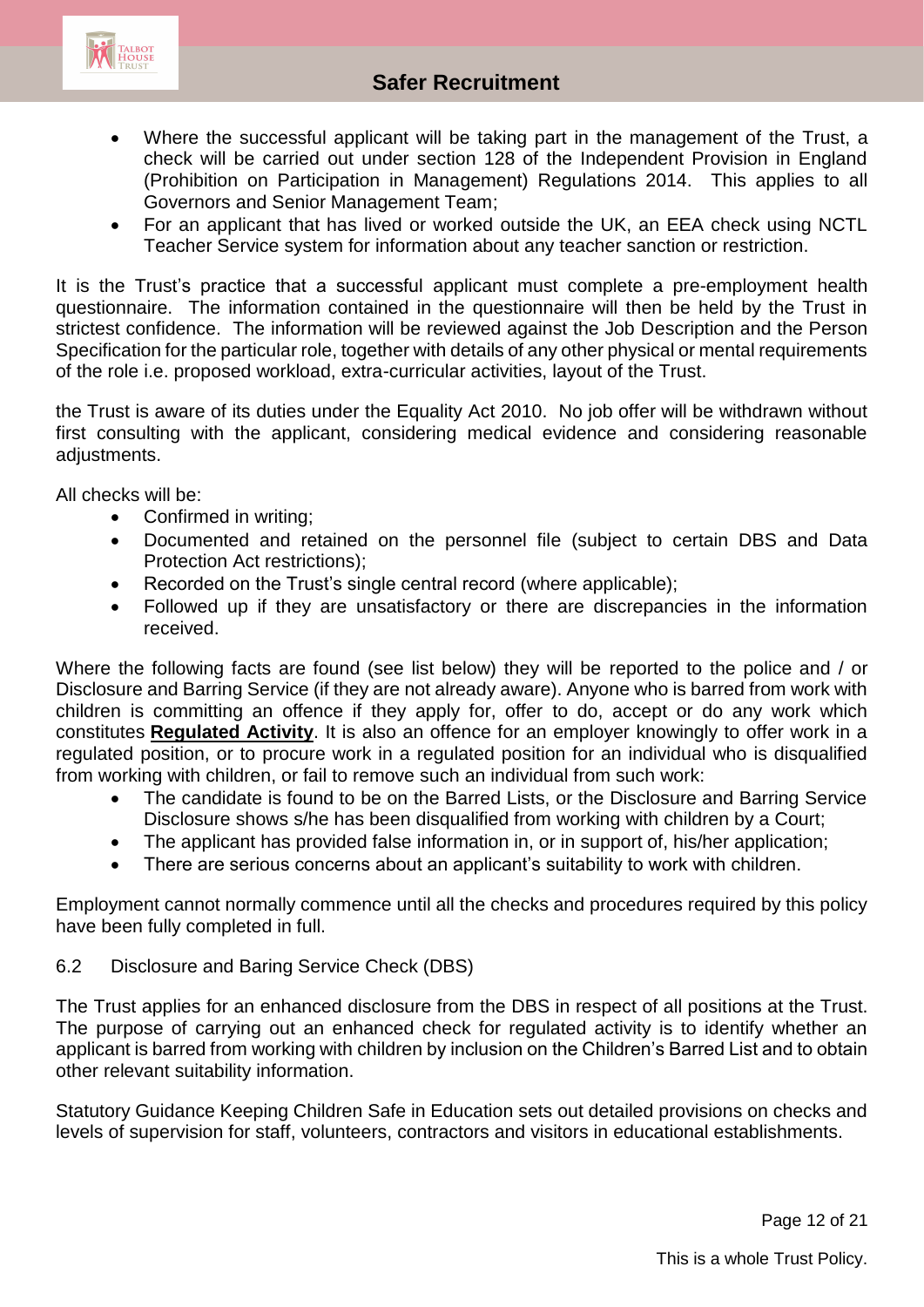

Enhanced checks will be undertaken where the activities will fall within the definition of Work with Children or Regulated Activity, as used by the Disclosure and Barring Service. The concept of Work with Children includes, but is wider than, Regulated Activity. The term has been adopted by the DBS from 2014 to give a single definition of roles which will be subject to an Enhanced check, which were previously dealt with under various provisions. The term does not alter the relevant activities; it merely clarifies the situation.

#### 6.3 DBS Update Service:

Where an applicant subscribes to the DBS Update Service a DBS disclosure is not usually sought providing the DBS Update Service is in date and the Trust is able to view the information provided on the original and corresponding DBS Certificate and is satisfied with the information provided on the DBS Update Service along with the DBS certificate;

The applicant must give consent to the Trust to check there have not been changes since the issue of a disclosure certificate. If the applicant is offered employment and becomes an employee, by accepting the offer of employment, the employee gives consent to the Trust to check the DBS Update Service, at any time during the period of employment, to ensure there have been no changes since the issue of a disclosure certificate;

A record should be kept of the date when the disclosure was obtained, by whom, level of disclosure and unique reference number. Disclosure and Barring Service checks should be:

- Treated as confidential;
- Kept secure;
- Destroyed as soon as no longer required (not normally longer than 6 months after decision to appoint; however, note that it may be necessary to retain them for longer for inspection regimes).

#### 6.4 If disclosure is delayed:

Within the School only a short period of work may be allowed under controlled conditions, at the Chief Executive's discretion. However, if an 'enhanced disclosure' is delayed, the Chief Executive may allow the member of staff to commence work under a risk assessment:

- Without confirming the appointment;
- After a satisfactory check of the barred list if the person will be working in regulated activity and all other relevant checks (including any appropriate prohibition checks) having been completed satisfactorily;
- Provided that the DBS application has been made in advance;
- With appropriate safeguards taken (for example, will not work unsupervised);
- Providing safeguards are reviewed at least every two weeks;
- Providing the new employee is informed of what these safeguards are and they agree to work within the temporary measures;
- Risk assessment completed.

#### 6.5 Criminal Record

The Trust will make a judgement about suitability, taking into account only those offences which may be relevant to the post in question. Please see Appendix 1 - Policy Statement on the Recruitment of Ex-Offenders.

Page 13 of 21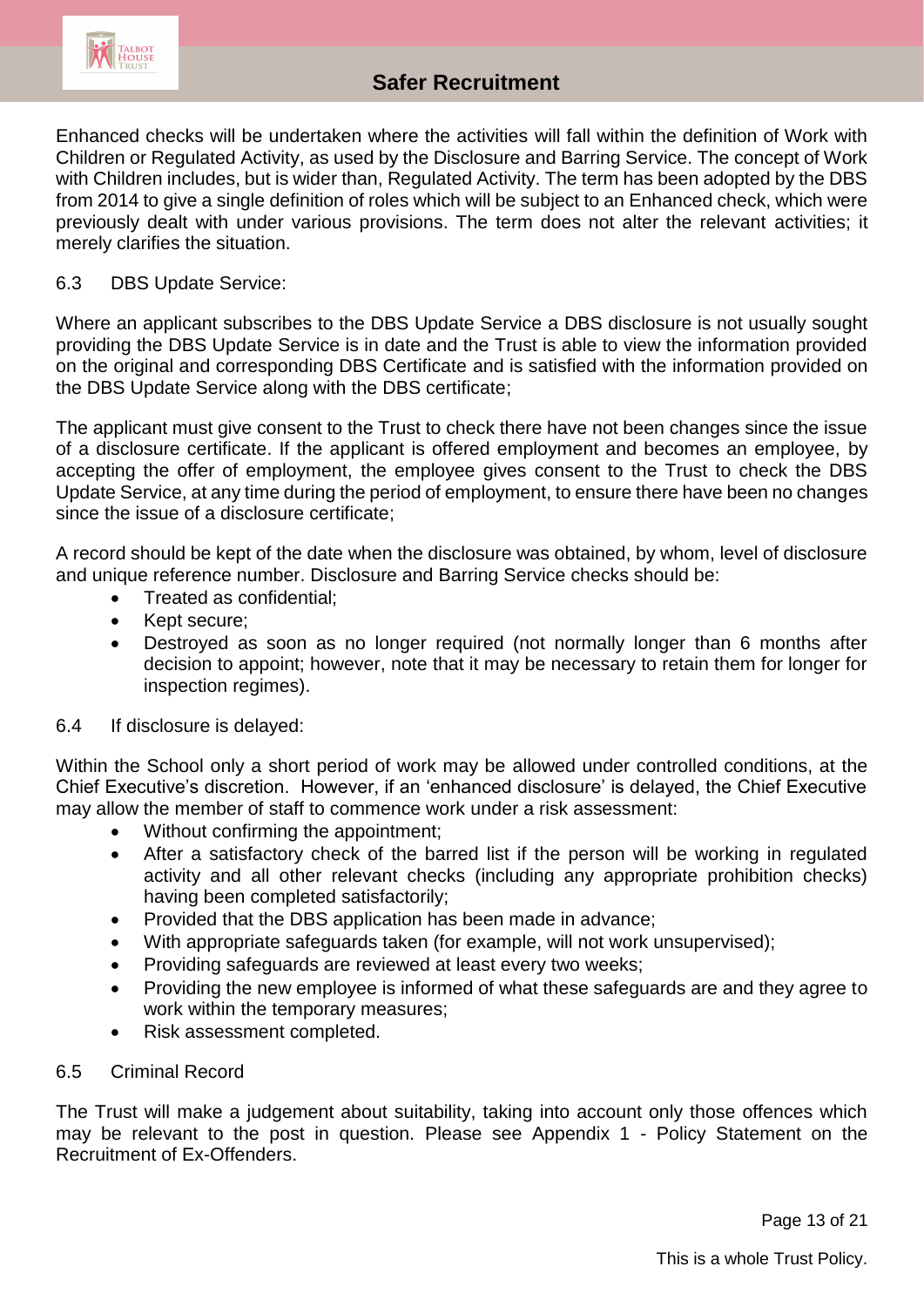

#### 6.6 Disclosure and Barring Service Update Service

An optional online Update Service is operated by the **[Disclosure and Barring Service \(DBS\)](http://trixresources.proceduresonline.com/nat_key/keywords/dis_barring_service.html)**, designed to reduce the number of DBS checks requested.

Instead of a new criminal records/Barred Lists check being necessary whenever an individual applies for a new paid or voluntary role working with children/Adults at Risk, individuals can opt to subscribe to the online Update Service. This will allow them to keep their criminal record certificate up to date, so that they can take it with them from role to role, within the same workforce.

Employers do not need to register, but can carry out free, instant, online status checks of a registered individual's status. A new DBS check will only be necessary if the status check indicates a change in the individual's status (because new information has been added).

#### 6.7 Childcare Disqualification

For staff who work in childcare provision or who are directly concerned with the management of such provision, appropriate checks must be carried out to ensure that individuals are not disqualified under the Childcare (Disqualification) and Childcare (Early Years Provision Free of Charge) (Extended Entitlement) (Amendment) Regulations 2018. Further information on the staff to whom these Regulations apply, the checks that should be carried out, and the recording of those checks can be found in **[Statutory Guidance: Disqualification under the Childcare Act 2006](https://www.gov.uk/government/publications/disqualification-under-the-childcare-act-2006/disqualification-under-the-childcare-act-2006)**.

These 2018 Regulations remove 'disqualification by association' (living in the same household where another person who is disqualified lives or is employed) for individuals working in childcare in **non-domestic** settings (e.g. schools and nurseries). Disqualification by association continues to apply for individuals providing and working in childcare in domestic settings (e.g. where childcare is provided in a childminder's home).

The arrangements continue to disqualify individuals working in domestic and non-domestic settings if they themselves have been found to have committed a relevant offence.

#### 6.8 Checks on Overseas Staff

The same checks should be made on overseas staff as for all other staff, (although it is not possible to conduct overseas Disclosure and Barring Service checks). A 'Certificate of Good Conduct' or equivalent should be obtained.

Where an applicant has worked or been resident overseas in the previous 5 years, the employer should obtain a check of the applicant's criminal record from the relevant authority in that country and seek additional information about an applicant's conduct. Not all countries provide this service and advice can be sought from the Disclosure and Barring Service. The application process for criminal records checks or 'Certificates of Good Character' for someone from overseas varies from country to country. For further information, see **GOV.UK - [Criminal records checks for overseas](https://www.gov.uk/government/publications/criminal-records-checks-for-overseas-applicants)  [applicants](https://www.gov.uk/government/publications/criminal-records-checks-for-overseas-applicants)**.

Applicants from non EEA countries must have a Sponsorship Licence under the UK Visas and Immigration points-based system, and the employer must be registered UK Visas and Immigration to be able to issue such a Licence. For further information, see the **[UK Visas and Immigration](https://www.gov.uk/government/organisations/uk-visas-and-immigration)  [website](https://www.gov.uk/government/organisations/uk-visas-and-immigration)**.

Page 14 of 21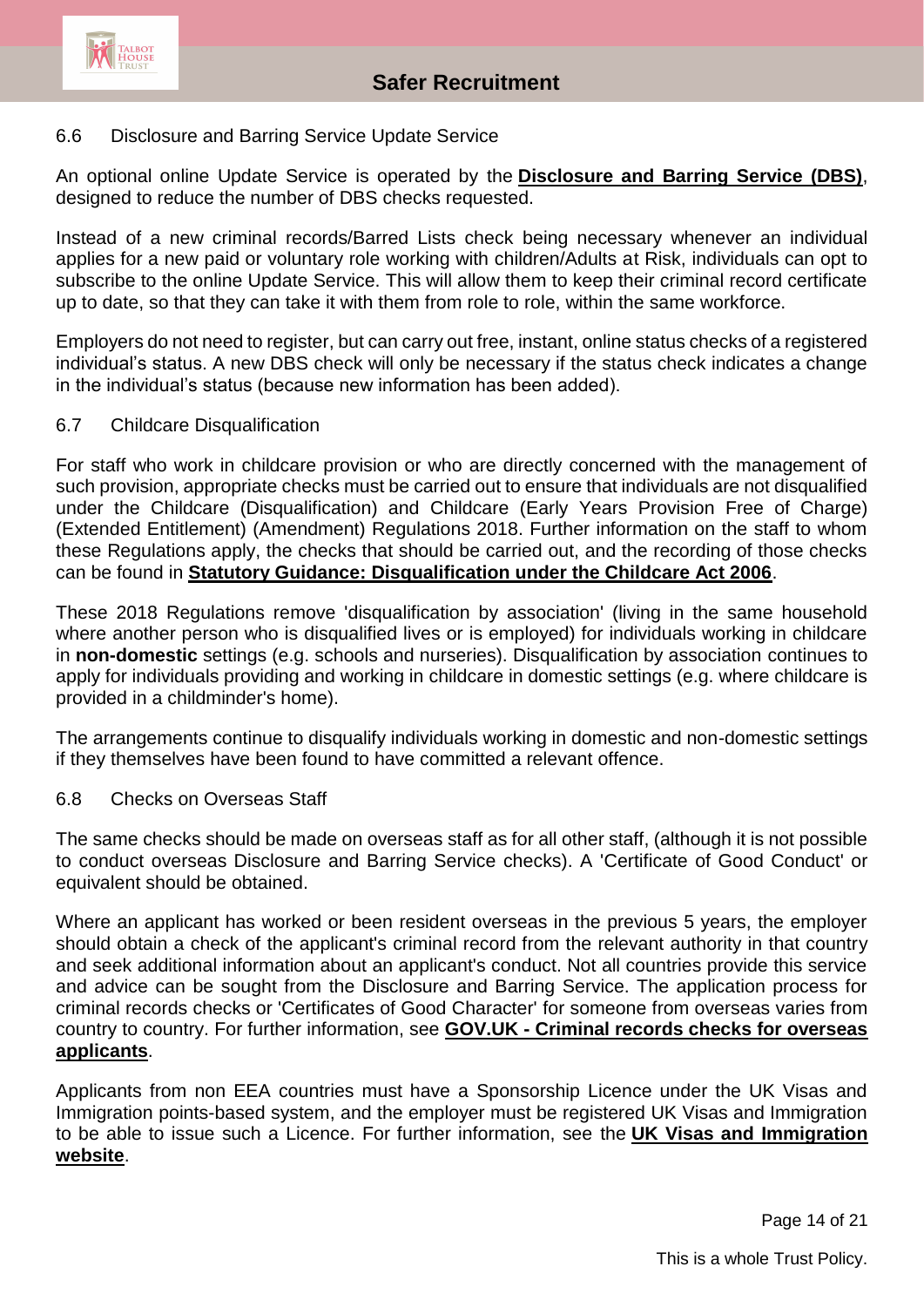

# **Allegations Safer Recruitment**

#### 6.9 Employment Agency Staff

Where staff are recruited through an agency, written confirmation should be obtained that the appropriate checks have been undertaken. Similarly, safe recruitment practices need to be observed with sessional staff.

#### 6.10 Staff Records

In relation to each member of staff appointed a record should be kept to show:

- Written references obtained and confirmed by telephone;
- Gaps in employment history checked;
- A satisfactory Disclosure and Barring Service / Enhanced Disclosure and Barring Service certificate obtained, with unique reference number and date;
- Reasons/decision to appoint despite criminal convictions (i.e. a Risk Assessment);
- Evidence of proof of identity (this will have been provided for the Disclosure and Barring Service check);
- Evidence of qualifications;
- Details of registration with appropriate professional body;
- Confirmation of right to work in UK:
- Record of interview questions and answers;
- Records should be signed and dated by appointing manager/chair of the interview panel.

#### **7. Probationary Period**

The first six months of employment will be probationary. For those working term time only, the probationary is only counted as the first 26 worked weeks of employment i.e. it excludes any period of allocated school holidays. The probationary period may be extended at the Trust's discretion.

Probationary reviews will usually occur at month 1, 3 and 6 for non-school direct staff and term weeks 4, 12 and 26 for direct school staff.

#### **8. Post-appointment Induction**

There will be an induction programme for all staff appointed to the Trust regardless of previous experience.

#### **9. Retention and Security of Records**

The Trust will comply with its obligations regarding the retention and security of records in accordance with the DBS Code of Practice and its obligations under its GDPR Policy. Copies of DBS certificates will not be retained for longer than 6 months.

#### **10. Training**

All those involved in recruitment and selection of staff, including key managers and HR professionals, should have regular comprehensive safe recruitment and selection training, and appropriate updates, e.g. Department for Education.

Page 15 of 21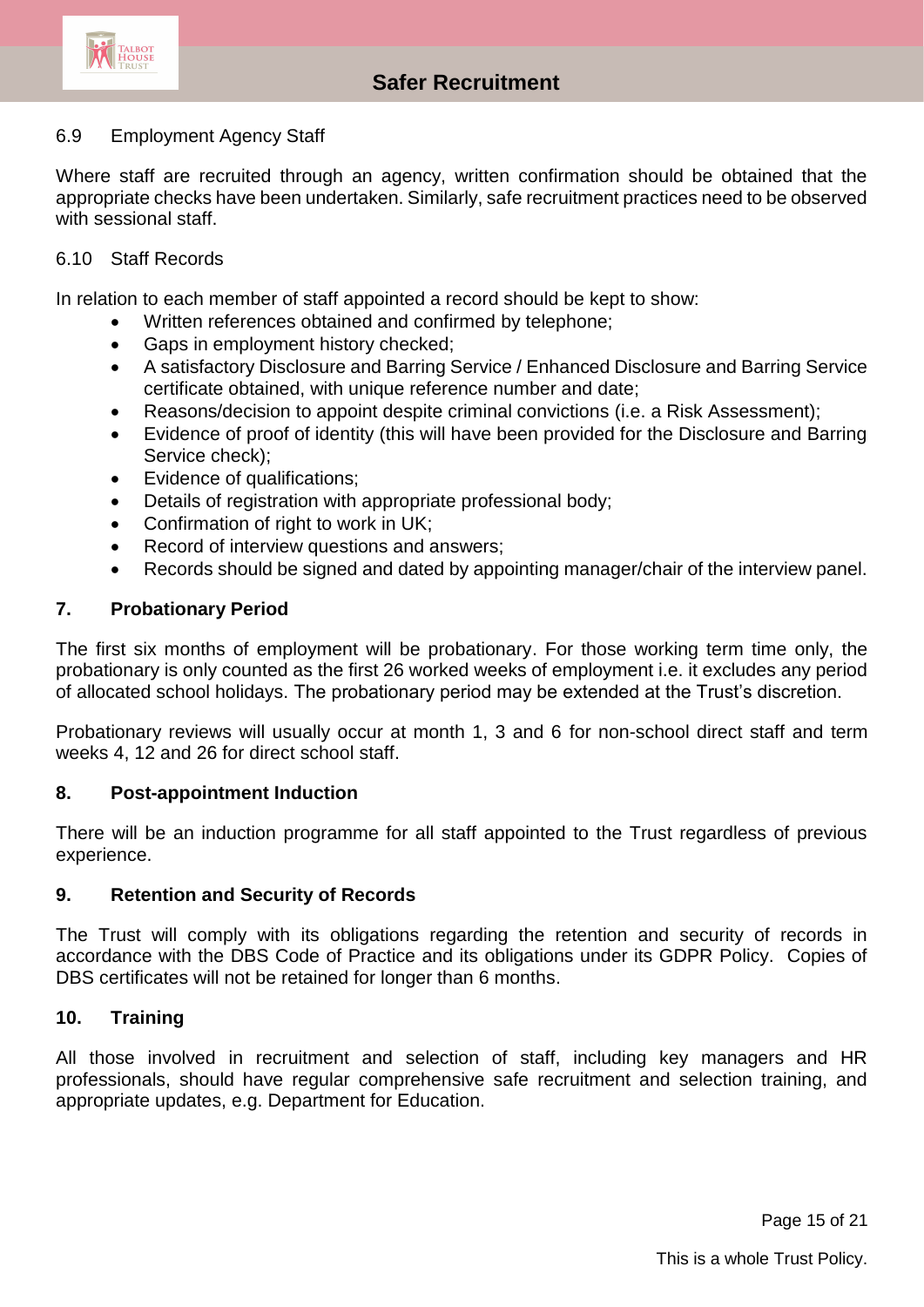

All those involved in recruitment and selection of staff, including key managers and HR professionals, should have regular comprehensive safe recruitment and selection training, and appropriate updates, e.g. Department for Education.

Each interview panel should include at least one person who is suitably trained.

#### **11. Policy Review**

This policy is non-contractual and is subject for review in line with changes to legislation.

This policy may be subject for review prior to the date shown if deemed necessary.

The HR Department will be responsible for reviewing this policy.

Page 16 of 21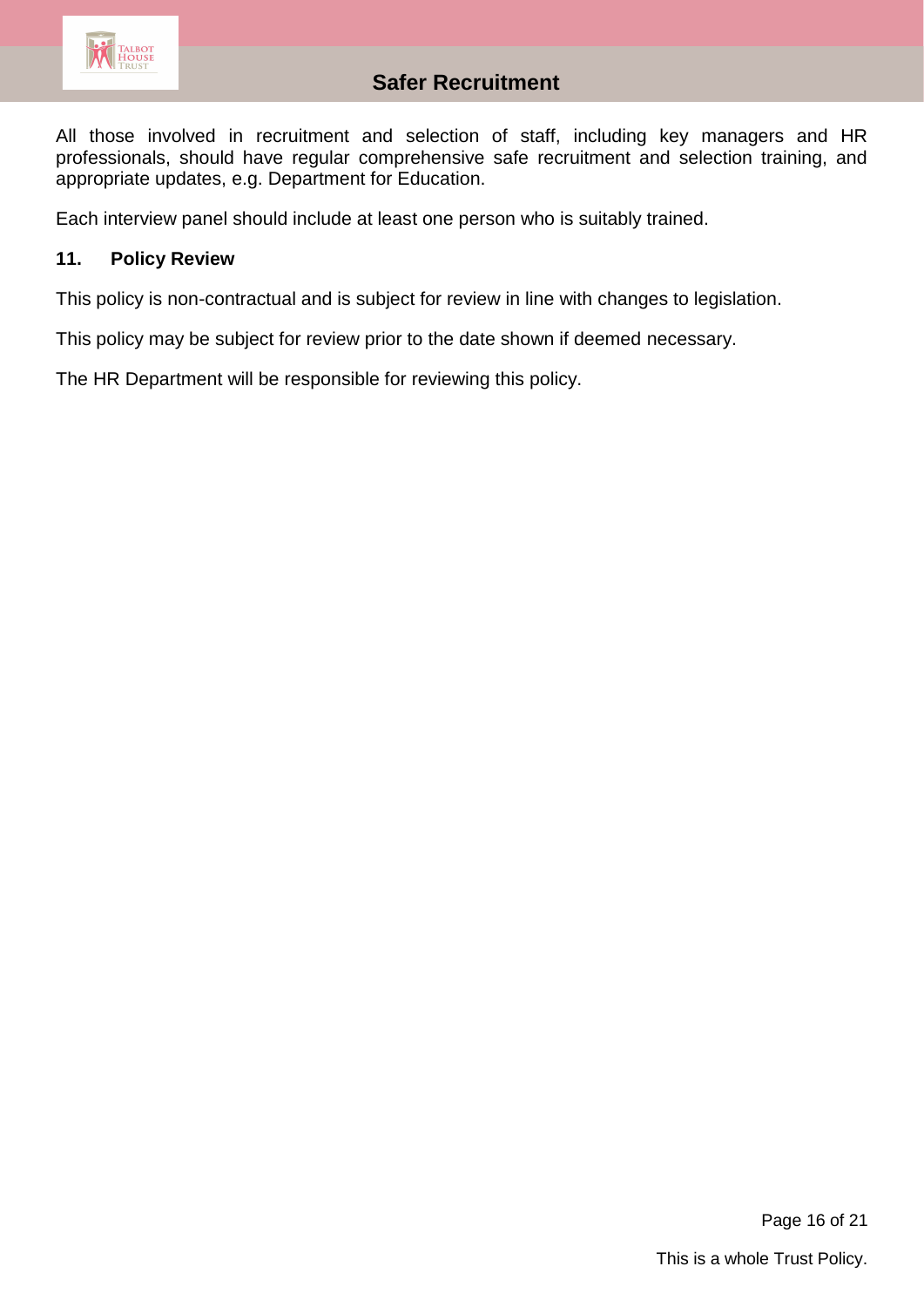

### **Appendix 1**

#### **Policy Statement on the Recruitment of Ex-Offenders**

As an organisation assessing applicants' suitability for positions which are included in the Rehabilitation of Offenders Act 1974 (Exceptions) Order using criminal record checks processed through the Disclosure and Barring Service (DBS) the Trust complies with the DBS Code of Practice: <https://www.gov.uk/government/publications/dbs-code-of-practice> and will treat all applicants for positions fairly.

The Trust undertakes not to discriminate unfairly against any subject of a criminal record check on the basis of a conviction or other information revealed. We are committed to treat all people equally irrespective of race, gender, religion, sexual orientation, responsibilities for dependents, age, political belief, trade union membership and activities, physical/mental disability or offending background.

The Trust will make a judgement about suitability, taking into account only those offences which may be relevant to the post in question. In deciding the relevance the following will be considered:

- The nature of the appointment;
- The nature of the offence:
- The age at which the offence took place;
- The frequency of the offence.

The Trust will make a copy of this policy statement available to all applicants at the start of the recruitment process.

A disclosure is requested for all positions within the Trust. Recruitment information will contain a statement that a DBS certificate will be requested in the event of the individual being offered the position.

We can only ask an individual about convictions and cautions that are not protected.

The Trust actively promotes equality of opportunity for all with the right mix of talent, skills and potential and welcome applications from a wide range of applicants, including those with criminal records. Having a criminal record will not necessarily bar you from working with us. This will depend on the nature of the position and the circumstances and background of your offences.

The Trust select all applicants for interview based on their skills, qualifications and experience.

Where a disclosure is to form part of the recruitment process, we encourage all applicants called for interview to provide details of their criminal record at an early stage in the application process. We request that this information is sent under separate, confidential cover, to the Chief Executive Officer. We guarantee that this information is only to be seen by those who need to see it as part of the recruitment process. The information will be disposed of once a recruitment decision has been made.

We ensure that all those in the Trust who are involved in the recruitment process have been suitably trained to identify and assess the relevance and circumstances of offences. We also ensure that

Page 17 of 21

This is a whole Trust Policy.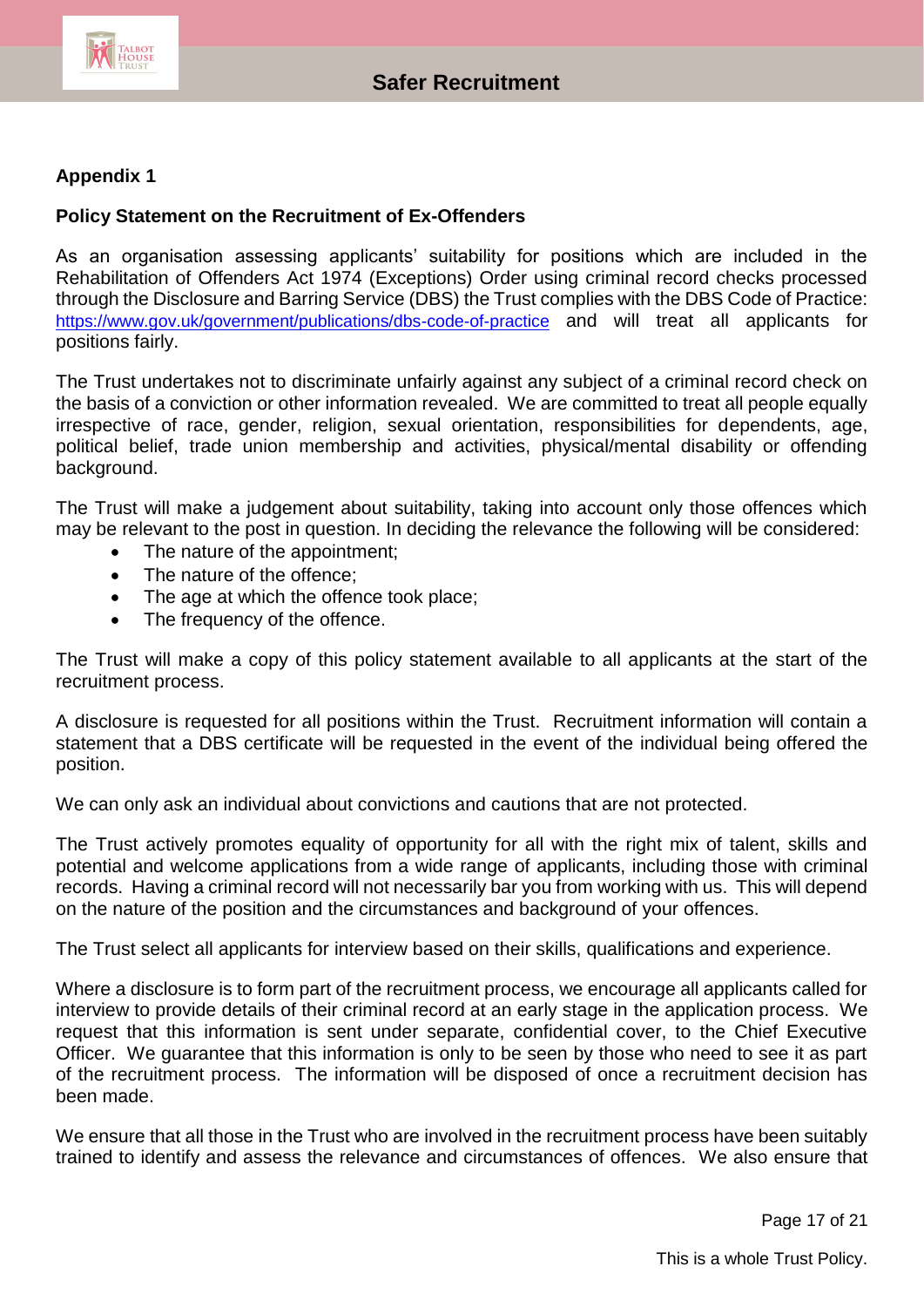

# **Allegations Safer Recruitment**

they have received appropriate guidance and training in the relevant legislation relating to the employment of ex-offenders, e.g. the Rehabilitation of Offenders Act 1974.

At interview, or in a separate discussion, we ensure that an open and measured discussion takes place on the subject of any offences or other matter that might be relevant to the position.

Failure to reveal information that is directly relevant to the position sought could lead to withdrawal of an offer of employment or dismissal.

We undertake to discuss any matter revealed on a DBS certificate with the individual seeking the position before withdrawing a conditional offer of employment.

Anyone who is barred from work with children is committing an offence if they apply for, offer to do, accept or do any work constituting Regulated Activity.

It is an offence for an employer to knowingly offer employment in a regulated position, or to procure work in a regulated position, for an individual who is disqualified from working with children, or fail to remove such an individual from such work.

Page 18 of 21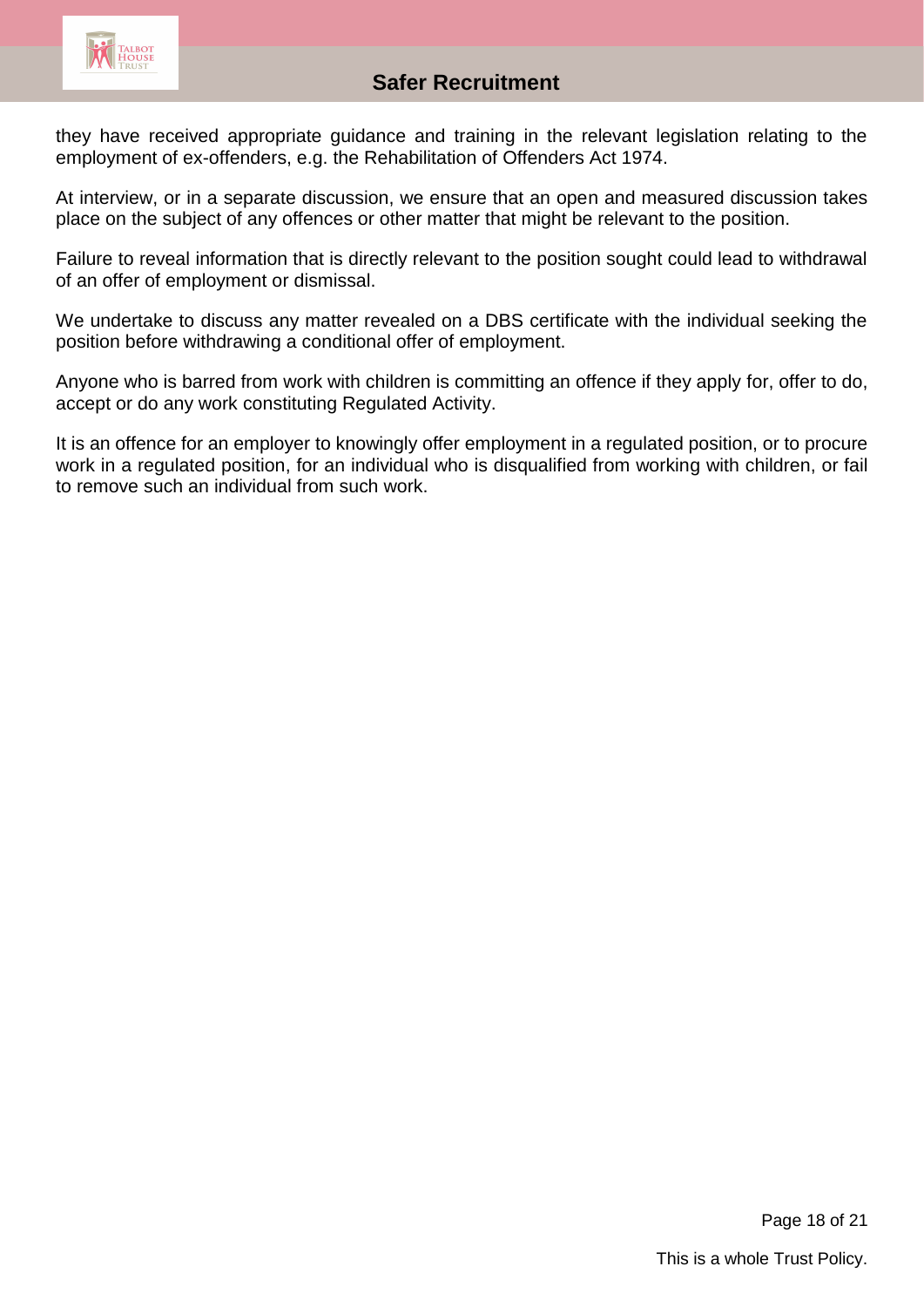

# **Appendix 2 (a)**

## **Flow Chart – Disclosure of a Caution**



Page 19 of 21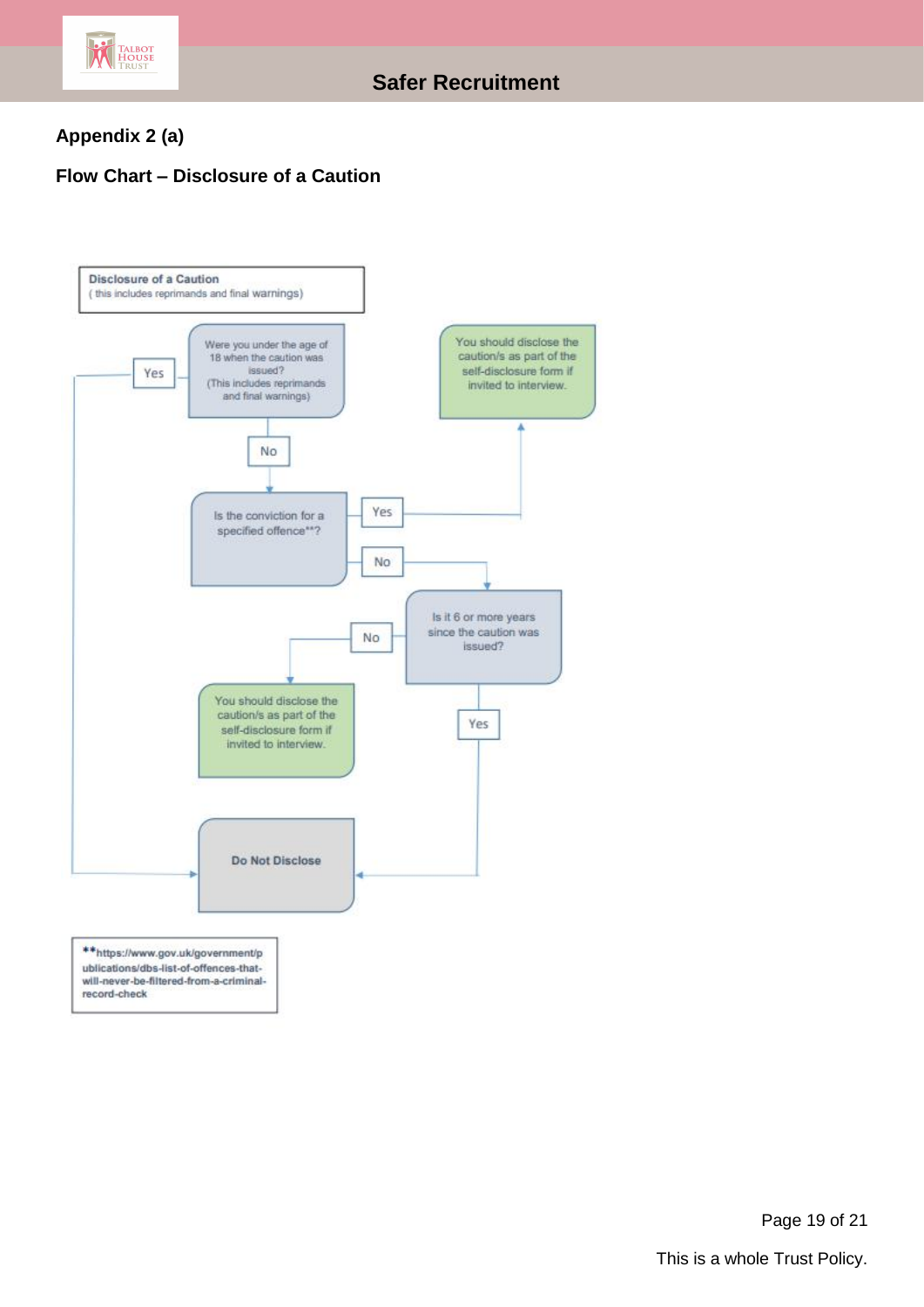

# **Appendix 2 (b)**

## **Flow Chart – Disclosure of a Conviction**



Page 20 of 21